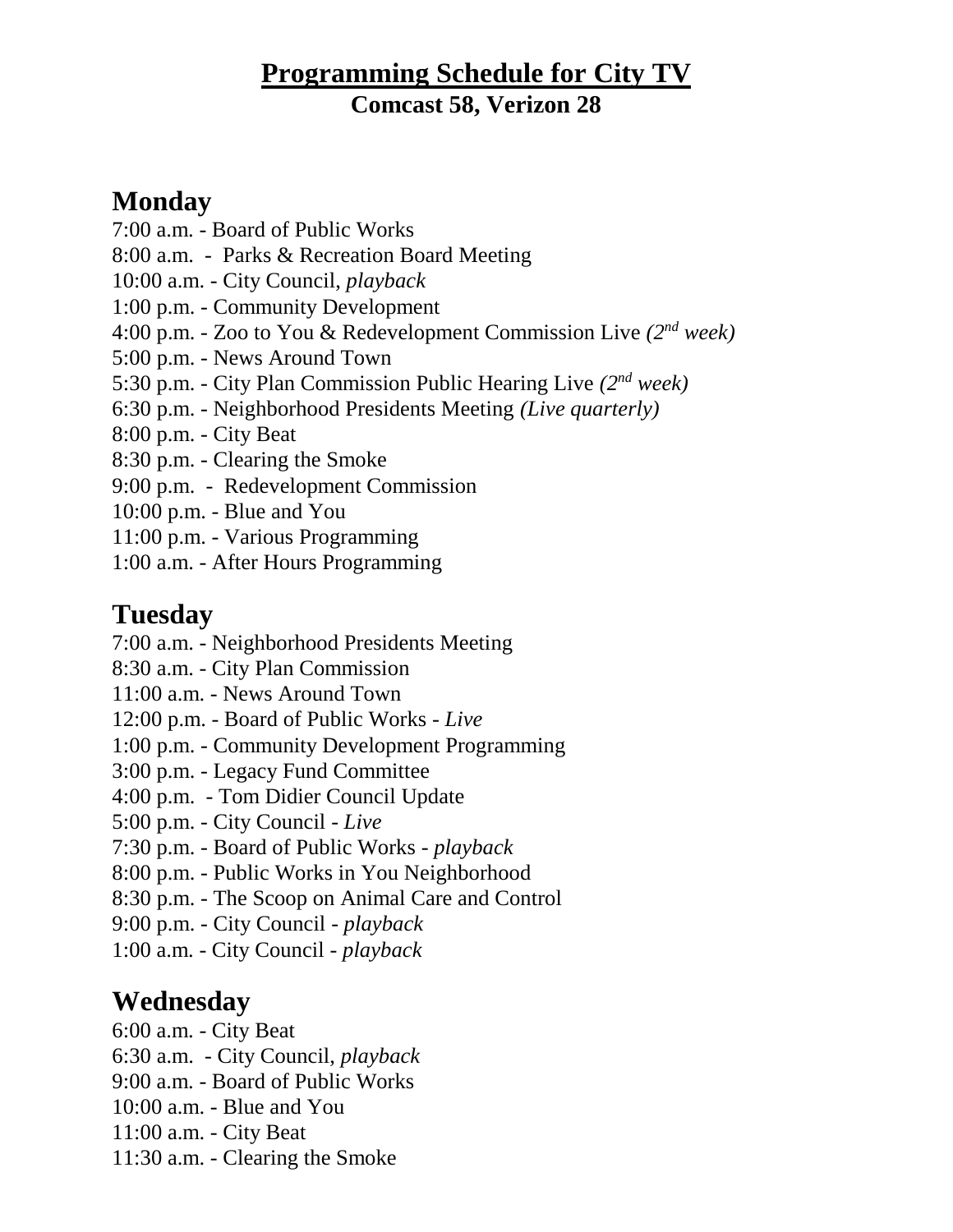- 12:00 p.m. News Around Town
- 1:00 p.m. Board of Public Works, *playback*
- 3:00 p.m. Neighborhood Presidents Meeting
- 5:00 p.m. Parks & Recreation Board Meeting
- 7:00 p.m. Tom Didier Council Update
- 8:00 p.m. Board of Public Works
- 9:00 p.m. Legacy Fund Committee
- 10:00 p.m. Community Development programming
- 11:00 p.m. Parks and Recreation Board Meeting

#### **Thursday**

- 1:00 a.m. After Hours Programming
- 7:00 a.m. Tom Didier Council Update
- 8:00 a.m. The Scoop on Animal Care & Control
- 8:30 a.m. Clearing the Smoke
- 9:00 a.m. Community Development programming
- 10:00 a.m. Park Board Meeting *(Live 2nd week)*
- 11:00 a.m. Board of Public Works, *playback*
- 1:00 p.m. City Council, *playback*
- 4:00 p.m. Blue and You
- 6:00 p.m. Redevelopment Commission
- 7:00 p.m. Plan Commission Public Hearing *playback*
- 9:00 p.m. Clearing the Smoke
- 9:30 p.m. Redevelopment Commission
- 10:30 p.m. Public Works in Your Neighborhood
- 11:00 p.m. Tom Didier Council Update

# **Friday**

- 7:00 a.m. City Beat
- 7:30 a.m. Public Works in Your Neighborhood
- 8:00 a.m. Redevelopment Commission
- 9:00 a.m. HANDS Board meeting
- 12:00 p.m. The Scoop on Animal Care and Control
- 1:00 p.m. City Plan Commission
- 3:00 p.m. Tom Didier Council Update
- 4:00 p.m. Community Development Programming
- 6:00 p.m. Board of Public Works
- 7:00 p.m. Community Development Programming
- 7:30 p.m. City Beat
- 8:00 p.m. Parks & Recreation Board Meeting
- 10:00 p.m. City Council, *playback*